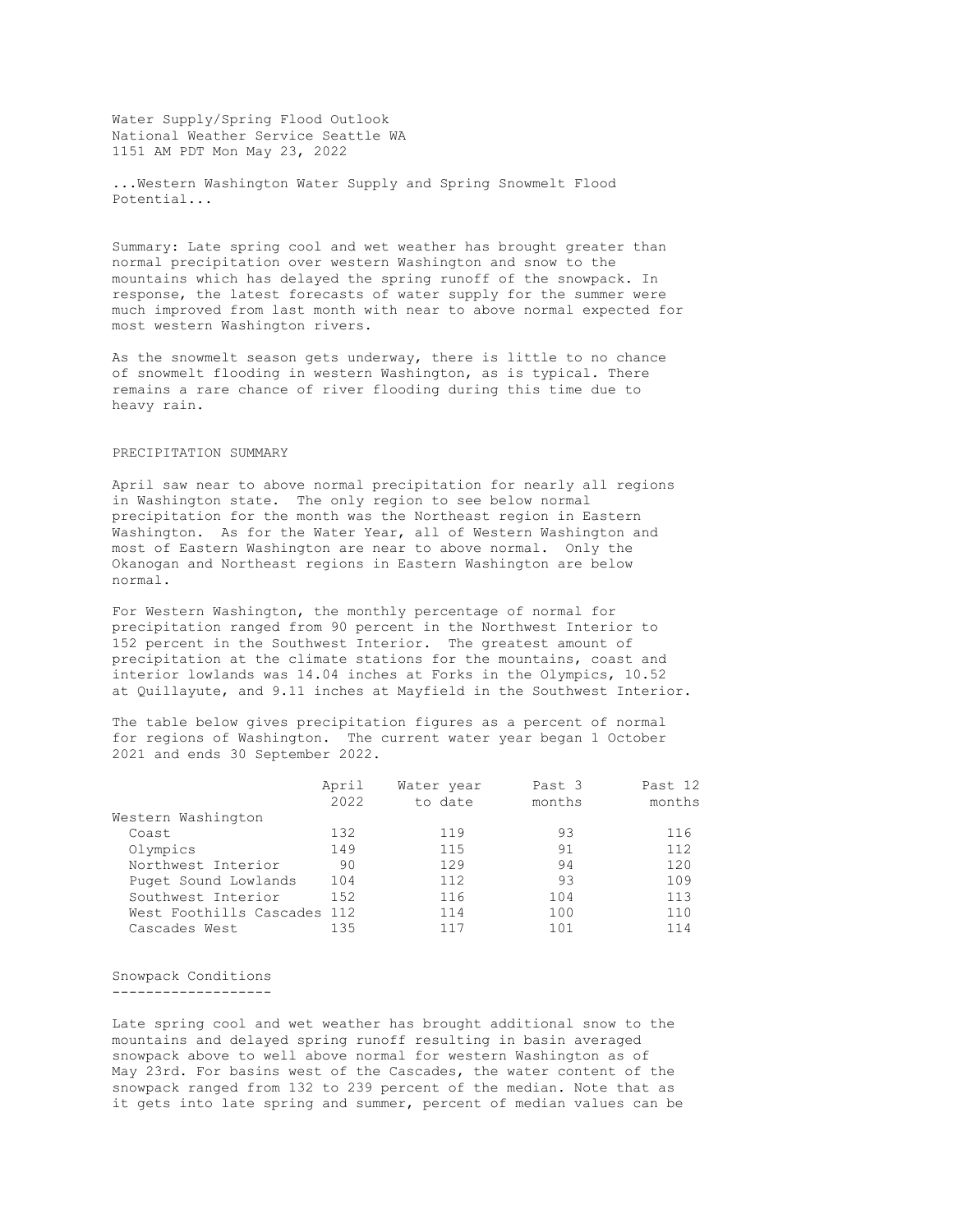exaggerated as the median values get small and may not be representative. Individual basins and SNOTELs should be investigated for actual values.

As of May 1st, the snow depths at Northwest Avalanche Center were 97 percent to 145 percent of normal, up over last month that is the climatological peak of snowpack.

Streamflows Summary -------------------

Streamflows on western Washington rivers for last month were mostly near normal for rivers flowing off of the Cascades and Olympics. An area of exception was the central Washington Cascades that were below normal. Current 7-day average streamflows are near to above normal.

Reservoir Storage Summary -------------------------

Storage for Reservoirs as of April 1 as a percentage of period of record median were below normal to near normal. Ross Reservoir 94% Upper Baker Reservoir 102% Lake Shannon 79% Howard Hanson Reservoir 106%

Weather Outlook ---------------

The outlook for May and beyond for Washington state has the monthly outlook for May as above normal precipitation, which looks to pan out. The three month outlook for June through August calls for greater chances for below normal precipitation for the state.

Water Supply Outlook --------------------

Long range hydrologic models were forecasting mostly near normal to above normal water supply for western Washington rivers for April through summer. Water supply forecasts for western Washington ranged from a low of 84% percent for the Samish River to 125 percent for the Calawah River. All forecast were higher than last month with some 10% to 30% higher in percent of normal. Note that much of the increased runoff will have taken place in April and May so that for some basins the dry summer months of June and especially July through September could be drier than normal. That being said, the situation is looking much better than it was last month.

Water supply forecasts that include regulation are used for locations where forecasts are listed below as regulated, for all other locations forecasts are for natural volumes. Here are the stream flow volume forecasts for specific rivers and sites as of May 22.

Note that the normal period has been updated from 1981-2010 to 1991- 2020.

Water Supply Forecasts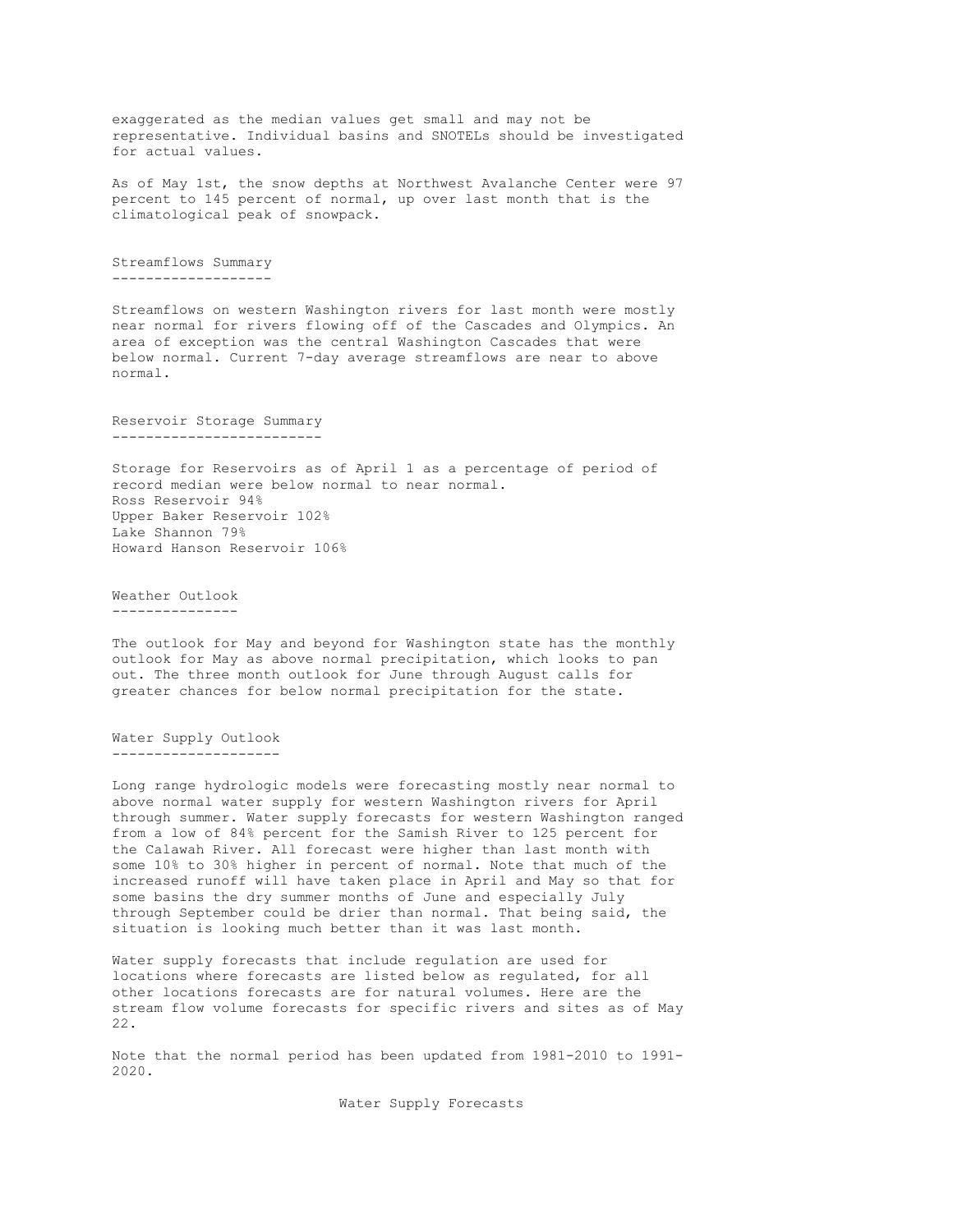## Natural Flow Unless Otherwise Specified (in thousands of acre feet)

| River and Gauging Site                          | Period  | Forecast | $(1991 - 2020)$ | Normal Percent |
|-------------------------------------------------|---------|----------|-----------------|----------------|
| Nooksack River<br>at Ferndale                   | Apr-Sep | 1196     | 1207            | 99             |
| Skagit River<br>near Concrete (regulated)       | Apr-Sep | 6113     | 5955            | 103            |
| Samish River<br>near Burlington                 | Apr-Sep | 39       | 46              | 84             |
| Baker River<br>Upper Baker Reservoir Inflow     | Apr-Sep | 805      | 821             | 98             |
| Sultan River<br>Spada Lake Inflow               | Apr-Sep | 207      | 186             | 111            |
| Pilchuck River<br>near Snohomish                | Apr-Sep | 102      | 101             | 101            |
| Tolt River<br>South Fork Tolt Reservoir         | Apr-Sep | 44       | 46              | 96             |
| Issaquah Creek<br>near Issaquah                 | Apr-Sep | 25       | 26              | 95             |
| Cedar River<br>Chester Morse Lake Inflow        | Apr-Sep | 159      | 135             | 118            |
| Green River<br>Howard Hanson Dam Inflow         | Apr-Sep | 281      | 265             | 106            |
| Nisqually River<br>Alder Reservoir Inflow       | Apr-Sep | 408      | 391             | 104            |
| Deschutes River<br>near Rainier                 | Apr-Sep | 47       | 41              | 114            |
| Cowlitz River<br>Mayfield Reservoir (regulated) | Apr-Sep | 2057     | 1864            | 110            |
| Chehalis River<br>near Grand Mound              | Apr-Sep | 499      | 408             | 122            |
| Newaukum River<br>near Chehalis                 | Apr-Sep | 96       | 85              | 113            |
| Calawah River<br>near Forks                     | Apr-Sep | 191      | 153             | 125            |
| Elwha River<br>McDonald Bridge                  | Apr-Sep | 483      | 469             | 103            |
| Dungeness River<br>near Sequim                  | Apr-Sep | 172      | 145             | 119            |
| Wynoochee River<br>Wynoochee Dam Inflow         | Apr-Sep | 92       | 99              | 93             |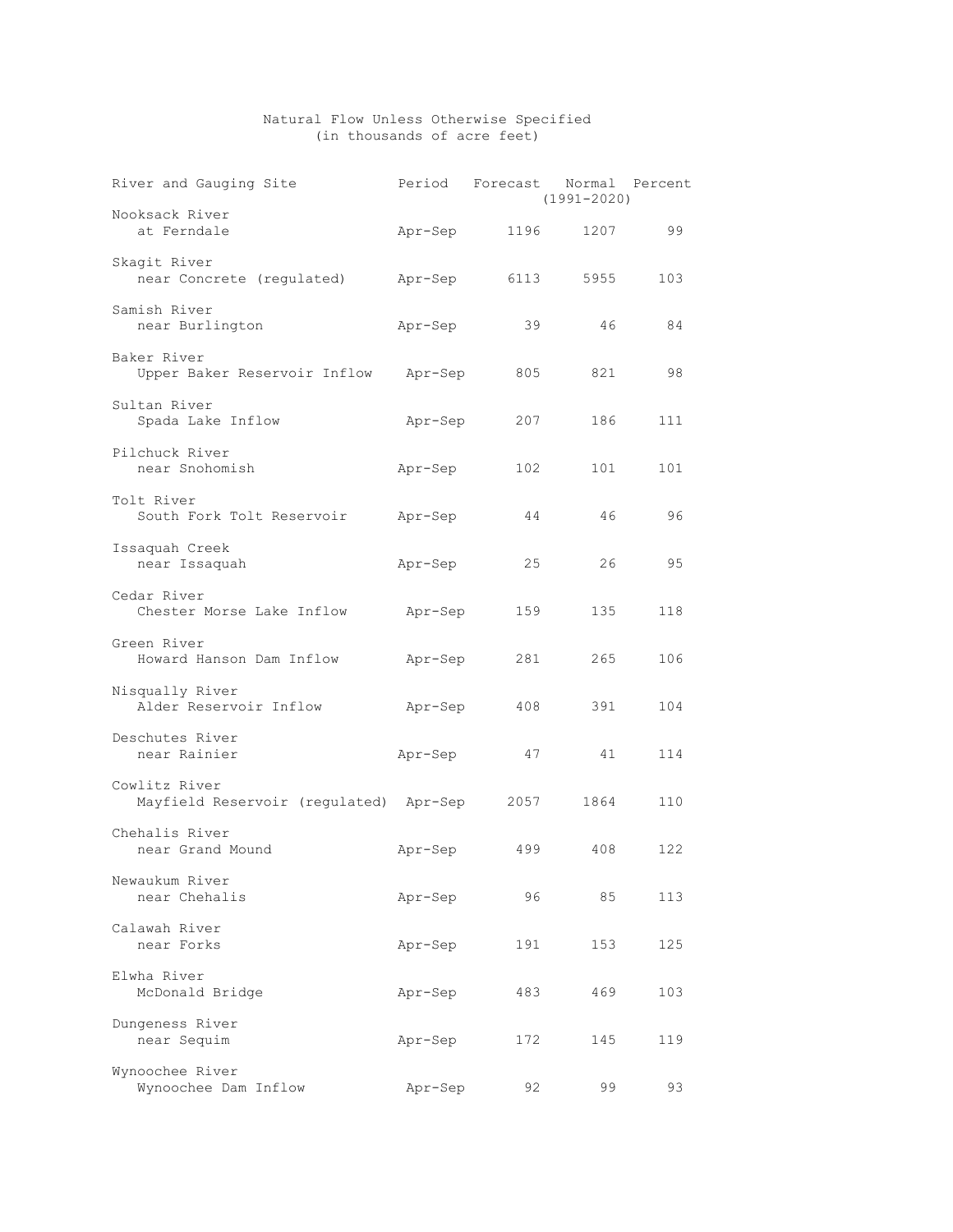| NF Skokomish River |         |     |     |  |
|--------------------|---------|-----|-----|--|
| Cushman Dam Inflow | Apr-Sep | 195 | 175 |  |

Spring and Summer Snowmelt and Flooding Climatology of Spring Floods:

Flooding in western Washington is unlikely during the period of mountain snowpack runoff, which peaks from April through June. This year is no exception with no snowmelt flooding expected.

Rivers west of the Cascades crest usually reach their highest peak flows during the winter season from the heavy rain from winter storms. The vast majority of river flooding in western Washington, and almost all major floods, occur between November and March. Heavy rainfall, rather than snowmelt, is the primary cause of these events.

The historical record does not show major flooding in western Washington during the period when the mountain snowpack runs off. The runoff from snowmelt, even during unusually hot weather, is small compared to the runoff during heavy winter rains. This is true regardless of the size of the mountain snowpack.

While flood-producing rainfall is not common after March, heavy, or even moderate rain in spring, while rivers are swollen with snowmelt runoff, occasionally will drive the most flood prone rivers above minor flood stage. Typically these are rivers such as the Skokomish and Snoqualmie Rivers. Heavy rain in summer, when Ross Lake is full, can also cause the Skagit River to flood. While these floods are minor compared to the winter events, they sometimes cause substantial damage to farm crops since the flood plains are often in use during the spring and summer.

Forecasts:

Here are the peak flow forecasts for May 22 through September 1 for some Washington rivers. Statistically, there is a 70 percent chance that the actual spring crest will exceed the lower value and a 30 percent chance of exceeding the higher value.

| RIVER AND SITE                      | FLOOD STAGE | MOST LIKELY RANGE OF<br>THE SPRING CREST |
|-------------------------------------|-------------|------------------------------------------|
| SKAGIT RIVER<br>NEAR MT. VERNON     | 28.0 FT     | 20.4 FT TO 22.6 FT                       |
| STILLAGUAMISH RIVER<br>AT ARLINGTON | 14.0 FT     | 5.0 FT TO 6.1 FT                         |
| SNOQUALMIE RIVER<br>NEAR SNOOUALMIE | 20000 CFS   | 8880 CFS TO 12700 CFS                    |
| WHITE RIVER<br>MUD MTN DAM INFLOW   |             | 3320 CFS TO 4290 CFS                     |
| COWLITZ RIVER<br>NEAR RANDLE        | 18.0 FT     | 10.8 FT TO 12.7 FT                       |
| S.F. SKOKOMISH RIVER<br>NEAR UNION  |             | 552 CFS TO 863 CFS                       |
| DUNGENESS RIVER<br>NEAR SEOUIM      | 7.0 FT      | 5.0 FT TO 5.2 FT                         |
| ELWHA RIVER                         |             |                                          |